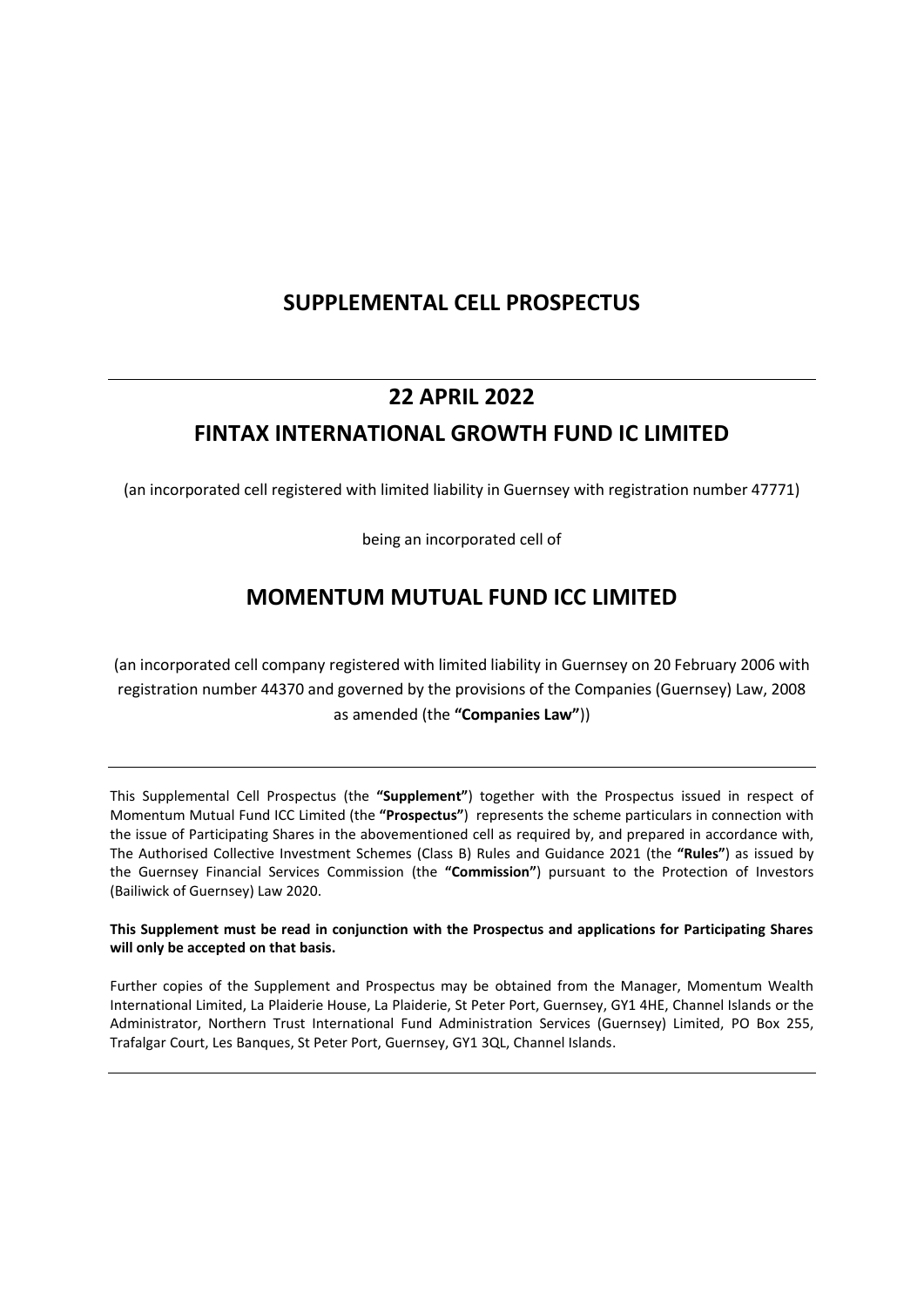This is a Supplement to the Prospectus of Momentum Mutual Fund ICC Limited (the **"Company"**) relating to Fintax International Growth Fund IC Limited (the **"Cell"**), an incorporated cell of the Company registered on 24 September 2007.

This Supplement contains information which is specific to the Cell. The Prospectus of the Company contains further important information in relation to the Company, its management and operation and its incorporated cells (the **"cells"**) which applies to the Company as a whole and to each cell, including the Cell. This Supplement should be read in conjunction with the Prospectus of the Company and the Memorandum of Incorporation and Articles of Incorporation of the Cell (the **"Cell Articles"**) and applications for Participating Shares will be accepted only on that basis. Copies of the Prospectus of the Company and the Cell Articles may be obtained from the Manager or the Administrator upon request.

Where not otherwise defined in this Supplement, capitalised terms shall bear the meaning ascribed to them in the Prospectus and/or the Cell Articles, as the context requires.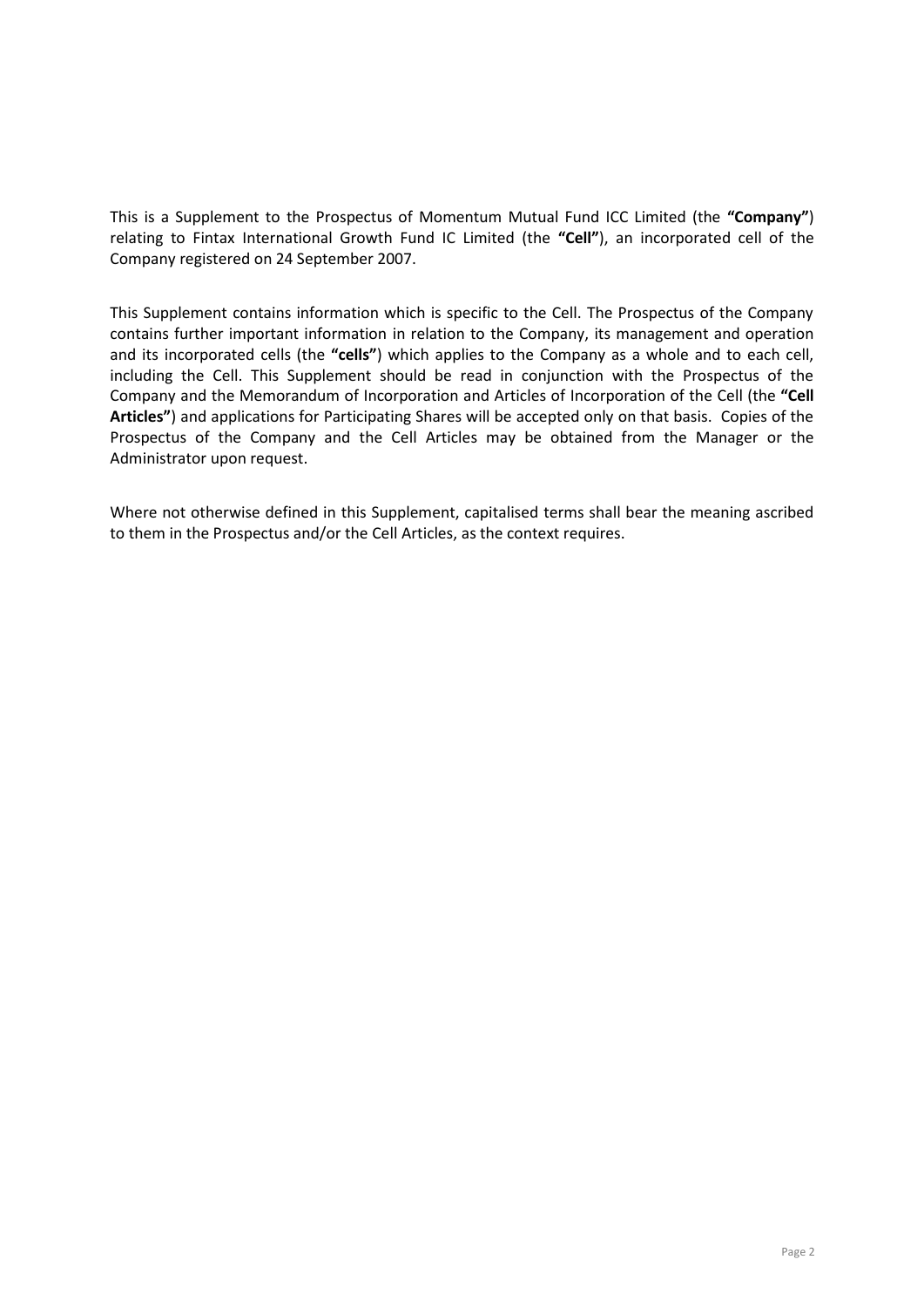#### **INFORMATION SUMMARY**

| <b>Classes of Participating Shares:</b> | Means the different classes of participating redeemable<br>preference shares as may be issued to Shareholders in<br>accordance with the Cell Articles bearing such rights and<br>characteristics as set out hereto. Currently, the following<br>Classes of Participating Shares are issued in respect of the<br>Cell: |
|-----------------------------------------|-----------------------------------------------------------------------------------------------------------------------------------------------------------------------------------------------------------------------------------------------------------------------------------------------------------------------|
|                                         | USD Shares, priced and valued in US Dollars.                                                                                                                                                                                                                                                                          |
| <b>Subscription Price:</b>              | Participating Shares will be issued on any Dealing Day at<br>prices reflecting the NAV per Share of such Class as at the<br>applicable Valuation Point.                                                                                                                                                               |
| <b>Subscription Charge:</b>             | Means 0% of the subscription amount.                                                                                                                                                                                                                                                                                  |
| Dealing Day:                            | Means each day that is a Business Day.                                                                                                                                                                                                                                                                                |
| Minimum Initial Investment:             | Means US\$7,500 (or currency equivalent).                                                                                                                                                                                                                                                                             |
| Minimum Subsequent Investment:          | Means US\$ 500 (or currency equivalent).                                                                                                                                                                                                                                                                              |
| Minimum Redemption:                     | Means not less than US\$ 10 (or currency equivalent).                                                                                                                                                                                                                                                                 |
| Base Currency of the Cell:              | US Dollars.                                                                                                                                                                                                                                                                                                           |
| Dividend Policy:                        | No dividends will be paid. All income received will be<br>reinvested.                                                                                                                                                                                                                                                 |

## **THE ATTENTION OF INVESTORS IS DRAWN TO THE RISK WARNINGS CONTAINED IN SECTION D AND WITHIN THE PROSPECTUS.**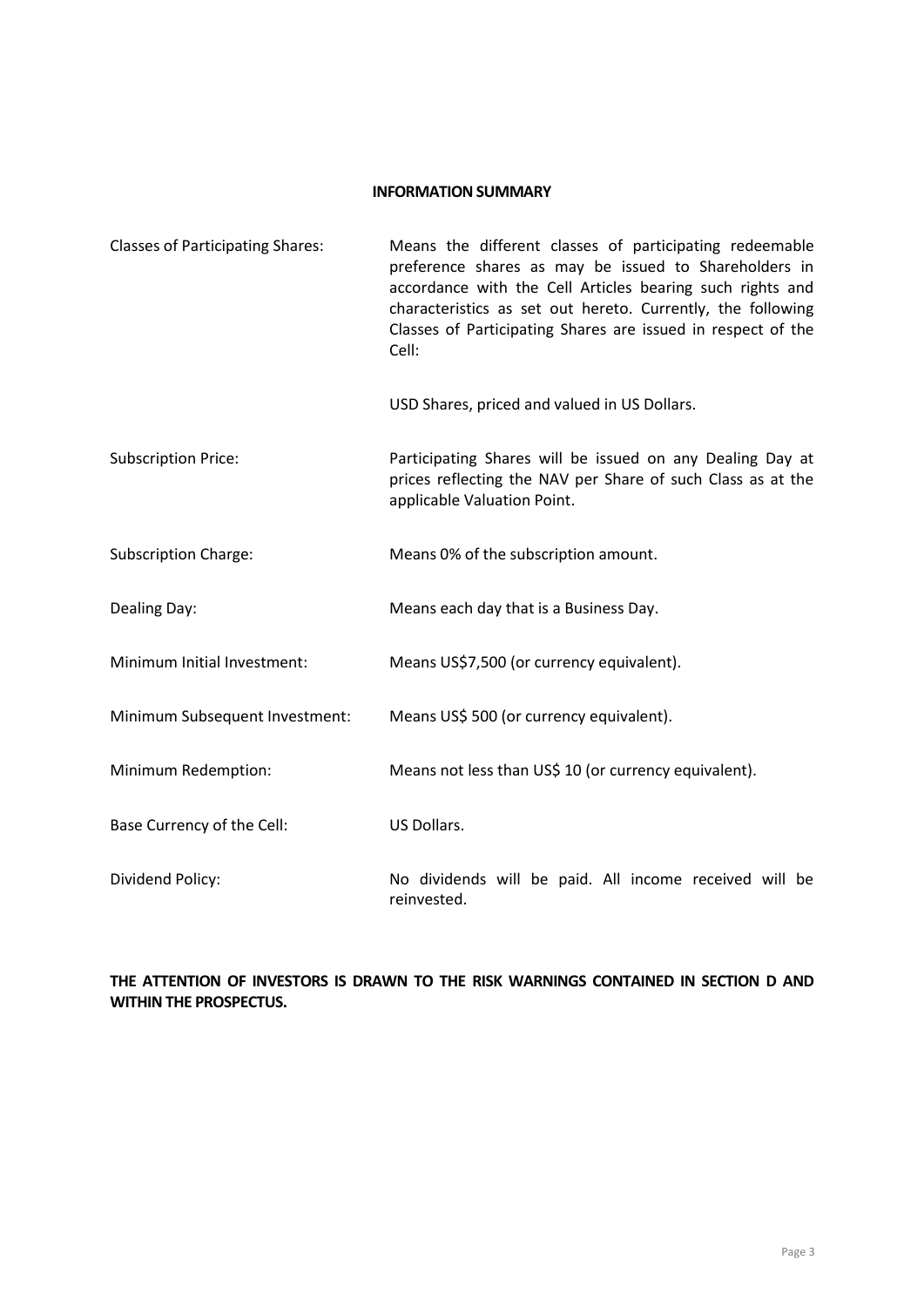## **FUND CHARACTERISTICS**

#### **A. Investment Objective**

The Cell is designed to offer capital appreciation over the long term through investment primarily in a basket of international equity markets and currencies. The Cell is ideally suited to investors with a high risk tolerance with an investment horizon of 7 years or longer.

In seeking to achieve the Investment Objective, the Cell will invest primarily in participatory interests of collective investment schemes or other similar schemes whose underlying portfolios provide exposure to a diversified portfolio of equity investments across a wide range of markets and sectors globally, and across a broad range of currencies over time.

A small and restricted exposure to underlying portfolios which invest in asset classes such as cash, money market instruments, fixed income, property, alternatives strategies and commodities, as well as asset allocation portfolios that provide exposure to a combination of these asset classes, may also be included in the Cell.

The Cell may also invest in transferable securities which are classes of investments that are negotiable on a capital market such as (but not limited to) shares in companies or bond investments. Exposure to any asset class may also be achieved by investing in regulated insurance products.

## **B. Investment Policy**

The Cell may be invested in the units or shares of investment schemes which are managed or operated by the Manager or an associated company of the Manager. Subject to the Class B Rules, neither the Manager nor any such associated company shall be liable to account to investors for any profit, charges or remuneration made or received by the Manager or any such associated company and the Manager's fee shall not be abated thereby.

The Cell may use futures, options and swap contracts and enter into forward foreign exchange transactions for the purposes of efficient portfolio management and risk reduction or to protect or enhance investment performance. The Investment Manager intends to primarily use options, the cost of which are fixed at the point of purchase.

The Cell's exposure to asset classes will be as follows:

| 80% - 100%   | Equities                                       |
|--------------|------------------------------------------------|
| $0\% - 20\%$ | Cash and/or Money Market                       |
| $0\% - 20\%$ | Fixed Income                                   |
| $0\% - 20\%$ | Property                                       |
| $0\% - 20\%$ | Alternative strategies                         |
| $0\% - 20\%$ | Commodities                                    |
| $0\% - 20\%$ | Equity market options (gross nominal exposure) |

In certain market conditions or to accommodate anticipated Shareholder redemptions, the Manager may elect to temporarily maintain a higher degree of liquidity and exceed the Cell's Cash and/or Money Market limit. In such instances, the Manager will continue to exercise prudent diversification of the investment portfolio at all times.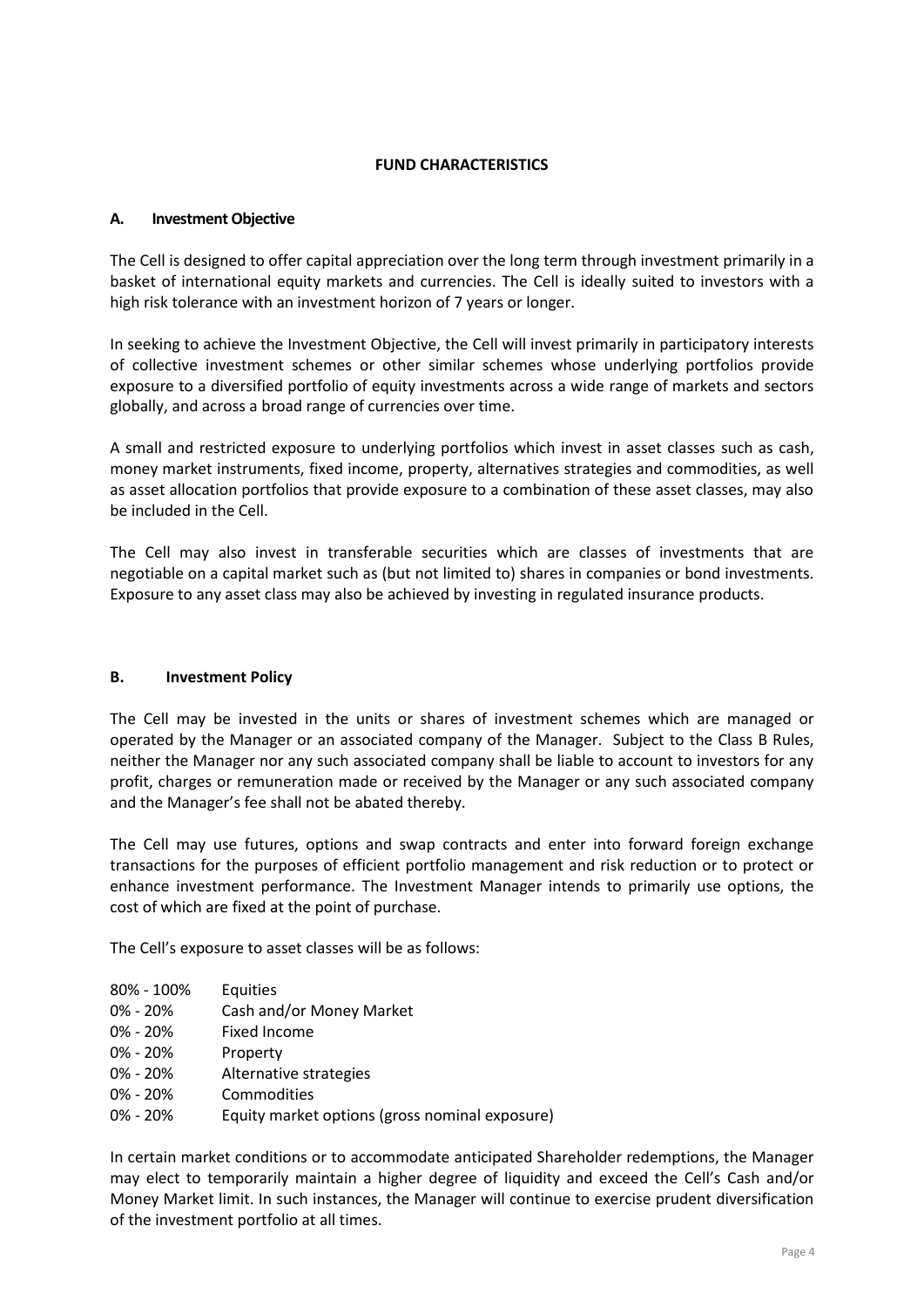#### **C. Investment Restrictions**

The Cell shall not have more than a 20% exposure to any individual share or security, except in investment into other collective investment schemes where diversification of risk will generally be achieved through the underlying fund. The Cell shall not have a more than 50% exposure of the Cell's NAV into any individual collective investment scheme or other similar scheme unless that scheme shall have appointed more than one sub-investment manager, in which case the limit shall be 70%. The Manager will invest in at least three collective investment schemes or other similar schemes.

There is at present no intention to exercise any borrowing, other than to meet short-term liquidity requirements in this Cell. The Cell is not permitted to enter into any form of borrowing or loan arrangements with other cells of the Company nor other collective investment schemes of the Manager.

The Directors are permitted to amend the preceding investment objectives, policy and restrictions (including any borrowing and hedging powers) applicable to the Cell provided that no material changes shall be made without providing Shareholders with sufficient notice to enable them to redeem their Participating Shares before the amendment takes effect. Shareholders are not required to approve the amendment of the preceding investment objectives, policy and restrictions (including any borrowing and hedging powers) applicable to the Cell although the Directors reserve the right to seek approval if they consider it appropriate to do so. In seeking approval from the Shareholders as aforesaid the Directors may also request Shareholders to approve a general waiver of the aforementioned notice of the proposed amendments to the investment objectives, policy and restrictions (including any borrowing and hedging powers). Shareholders should note that the waiver, if passed, would apply to all Shareholders regardless of whether or not they voted in favour of the waiver. In any case, such approval(s) would be sought by means of an Extraordinary Resolution of the Cell.

#### **D. Risk Warnings**

**Currency Risk** - The rate of exchange between various currencies is a direct consequence of supply and demand factors as well as relative interest rates in each country, which are in turn materially influenced by inflation and the general outlook for economic growth. The investment return, expressed in the investor's domestic currency terms, may be positively or negatively impacted by the relative movement in the exchange rate of the investor's domestic currency unit and the currency units in which the Cell's investments are made. Investors are reminded that the Cell may have multiple currency exposure.

**Fixed Income Investments Risk** - The primary risk in relation to fixed income investment is that the issuer will default on payment of the interest when due or on repayment of the capital at maturity. If bought on issue and held to maturity then bonds issued by first world governments, supra-national institutions and first class financial institutions generally carry little default risk. In this circumstance, however, they become an illiquid investment. If access to the investor's money subsequently becomes necessary, only the current market value will be realisable. The current market value will depend on how interest rates and their future prospects have moved since the bond was issued. The level of market demand and supply will also play a part.

**Property Risk** – Investments in property funds may involve stamp duty payable to governments, as well as poor liquidity. In the event of a sharp decline in property markets, property funds may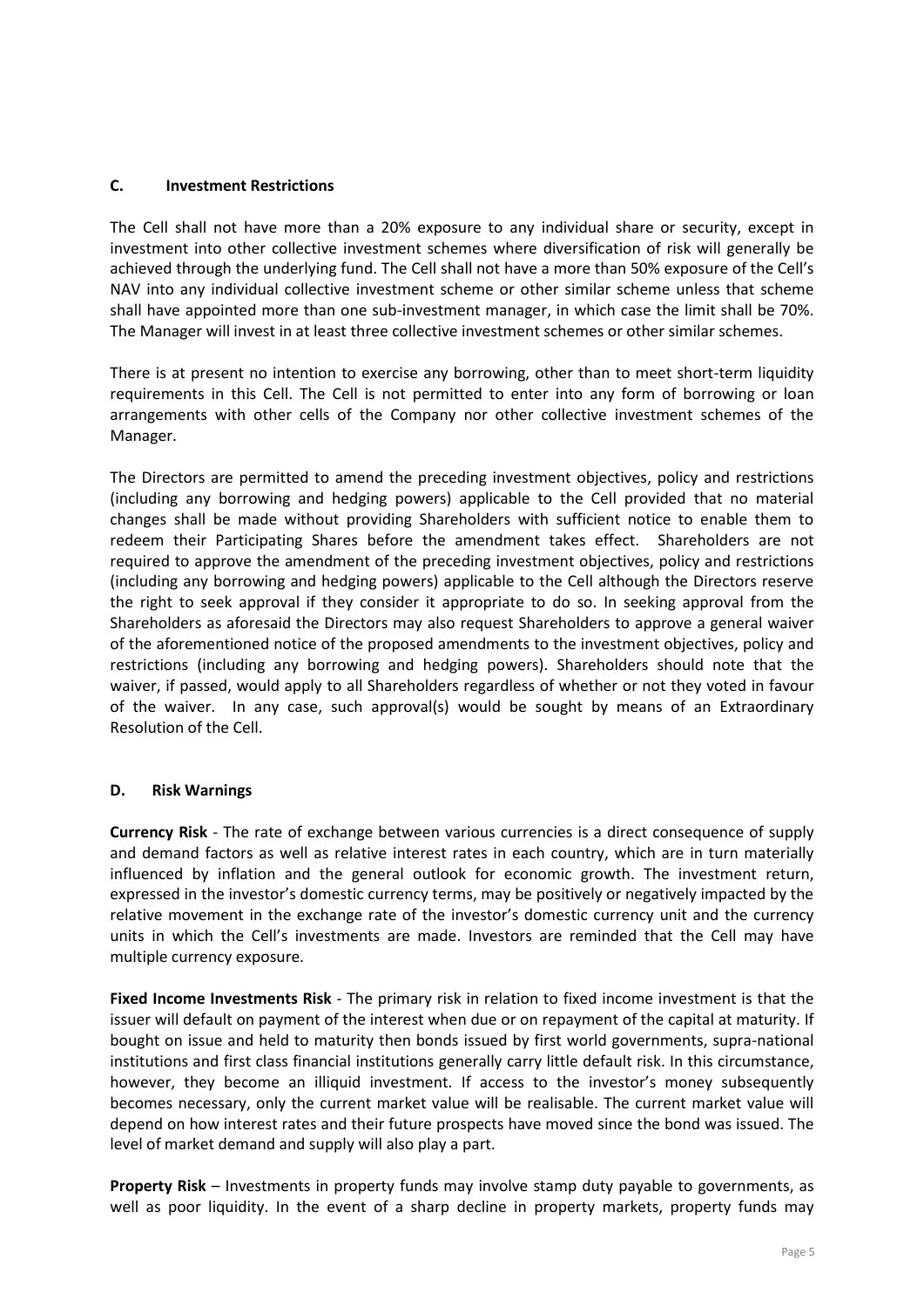suspend their NAV calculations as a result of heavy redemptions placed by investors which cannot be met due to the illiquidity of the underlying assets. Property investments also tend to involve a degree of gearing, which can reduce returns in periods of declining market values.

**Alternative Strategies Risk** – Alternative Investment strategies tend to have narrow or specialised investment strategies, may use gearing and could be less liquid and transparent than traditional mutual funds. Alternative investment strategies may include, though not be limited to, investments in funds of hedge funds and private equity funds. Investing in funds of hedge funds may involve a high degree of special risks not typically encountered in traditional funds. An investor could lose all or a substantial portion of the investment made into funds of hedge funds. Investors may not be able to fully understand the investment strategies and the risk exposures. An investment in funds of hedge funds may be illiquid and there can be significant restrictions on transferring an interest in a fund. Although many of the risks associated with investment into hedge funds are to a degree mitigated by investing in funds of hedge funds, the investment in funds of hedge funds is a higher risk investment requiring careful selection based on detailed analysis of their manager. Accordingly, an investment in funds of hedge funds is not suitable for all investors and any such investment in funds of hedge funds should be discretionary capital.

The Cell may take on exposure to hedge funds, funds of funds or feeder funds that seek to provide exposure to alternative strategies. As well as additional investment risks inherent in these types of strategies, these funds may be more expensive than funds that access their respective markets directly as a result of additional layering of fees. This may result in lower returns than might have been expected.

Investing in private equity investments attracts risks similar to investing in equity investments and may also involve a reduced level of liquidity, together with a longer lock in period. Leverage within these investments is also a common feature.

**Equity Investments Risk** - Investing in equity shares means the investor is taking a stake in the performance of that company, participating in the profits it generates by way of dividends and any increase in its value by way of a rise in its share price. If the company fails, however, all of the investor's investment may be lost with it. The share price does not reflect a company's actual value rather it is the stock market's view of a company's future earnings and growth potential, coupled with the level of demand for it, that drives the share price higher or lower as the case may be. Demand is a function of the market's assessment of which countries, industry sectors and individual companies offer the best prospects for growth. That assessment is influenced by a whole array of economic and political considerations.

**Insurance Products Risk** – Investing in insurance products may be viewed as illiquid in that the Cell will not be able to liquidate its full investment prior to the maturity of the product. The amount payable on maturity may also be less than the initial investment amount where only the market value of the product is payable and there are no minimum payment guarantees. Fees may be charged in the product that may ultimately impact the total return received.

**Commodities Risk** - Investments in commodity funds may include but is not restricted to precious metals, minerals, basic foodstuffs such as wheat and pork. These goods tend to offer diversification away from conventional asset classes like bonds and equities. Investments in commodities may subject the Cell to greater volatility than instruments in traditional securities. The value of commodities may be affected by changes in overall market movements, commodity index volatility, changes in interest rates, or factors affecting a particular industry or commodity, such as drought,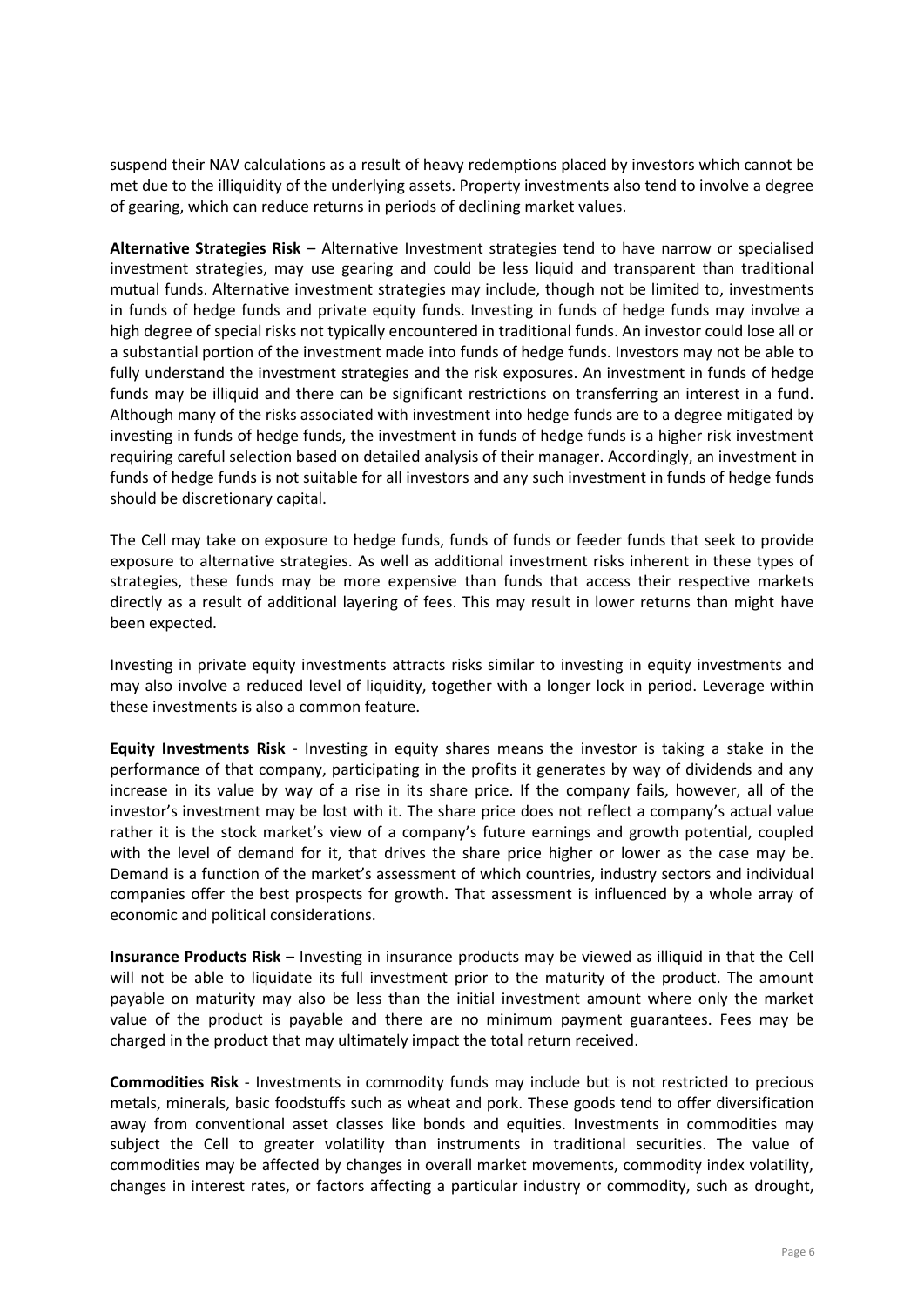floods, weather, livestock, disease, embargoes, tariffs and international economic, political and regulatory developments.

**Concentration Risk -** Although it is the investment policy to diversify the Cell's investment portfolio, the Cell may at certain times hold a few, relatively large investments (in relation to its capital). The Cell could be subject to significant losses if it holds a large position in a particular investment that declines in value or is otherwise adversely affected.

**Derivatives Risk -** Whilst derivative instruments may be used for hedging purposes, the risk remains that the relevant instrument may not necessarily fully correlate to the investments in the Cell and accordingly not fully reflect changes in the value of the investment, giving rise to potential net losses.

Forward contracts are neither traded on exchanges nor standardised. Principals dealing in these markets are also not required to make markets in the currencies they trade, with the result that these markets may experience periods of illiquidity. Banks and dealers will normally act as principals and usually each transaction is negotiated on an individual basis.

Options purchased may result in the premium paid becoming valueless at maturity if the price of the investment underlying the option has not moved in favour of the Cell. The Cell's exposure to options is limited, as specified within the Investment Policy. The price of options varies over time depending on market conditions and the term of the option.

The use of derivatives may lead to large changes in the value of the Cell and includes the potential for large financial loss if improperly managed. The value of a derivative typically depends on the value of an underlying asset. The value of the derivative may not be 100% correlated with the value of the underlying asset and therefore a change in the value of the asset may not be matched by a proportionate corresponding change in the value of the derivative.

#### **General Risks**

- $\triangleright$  Past performance of any investment is not necessarily a guide to the future.
- $\triangleright$  Fluctuations in the value of underlying funds and the income from them and changes in interest rates mean that the value of the Cell and any income arising from it may fall as well as rise and is not guaranteed.
- $\triangleright$  Market and exchange rate movements may cause the value of investments to go down as well as up and you may not get back the amount you invested.
- $\triangleright$  The fees charged by service providers to the Cell and the underlying fund managers are not guaranteed and may change in the future.
- $\triangleright$  The risks inherent in investments, which are higher risk investments, are greater than for other investments. Such higher risk investments may be subject to sudden and large falls in value. Higher risk investments include, but are not limited to, investments in smaller companies, even in developed markets, investments in emerging markets or single country debt or equity funds and investments in high yield or non-investment grade debt.
- $\triangleright$  The Cell will contain shares or units in funds that invest internationally. The value of your investment and the income arising from it will therefore be subject to exchange rate fluctuations.
- $\triangleright$  The Cell may contain shares or units in funds that do not permit dealing every day. Investments in such funds will only be realisable on their dealing days. It is not possible to assess the proper market price of these investments other than on the relevant fund's dealing days.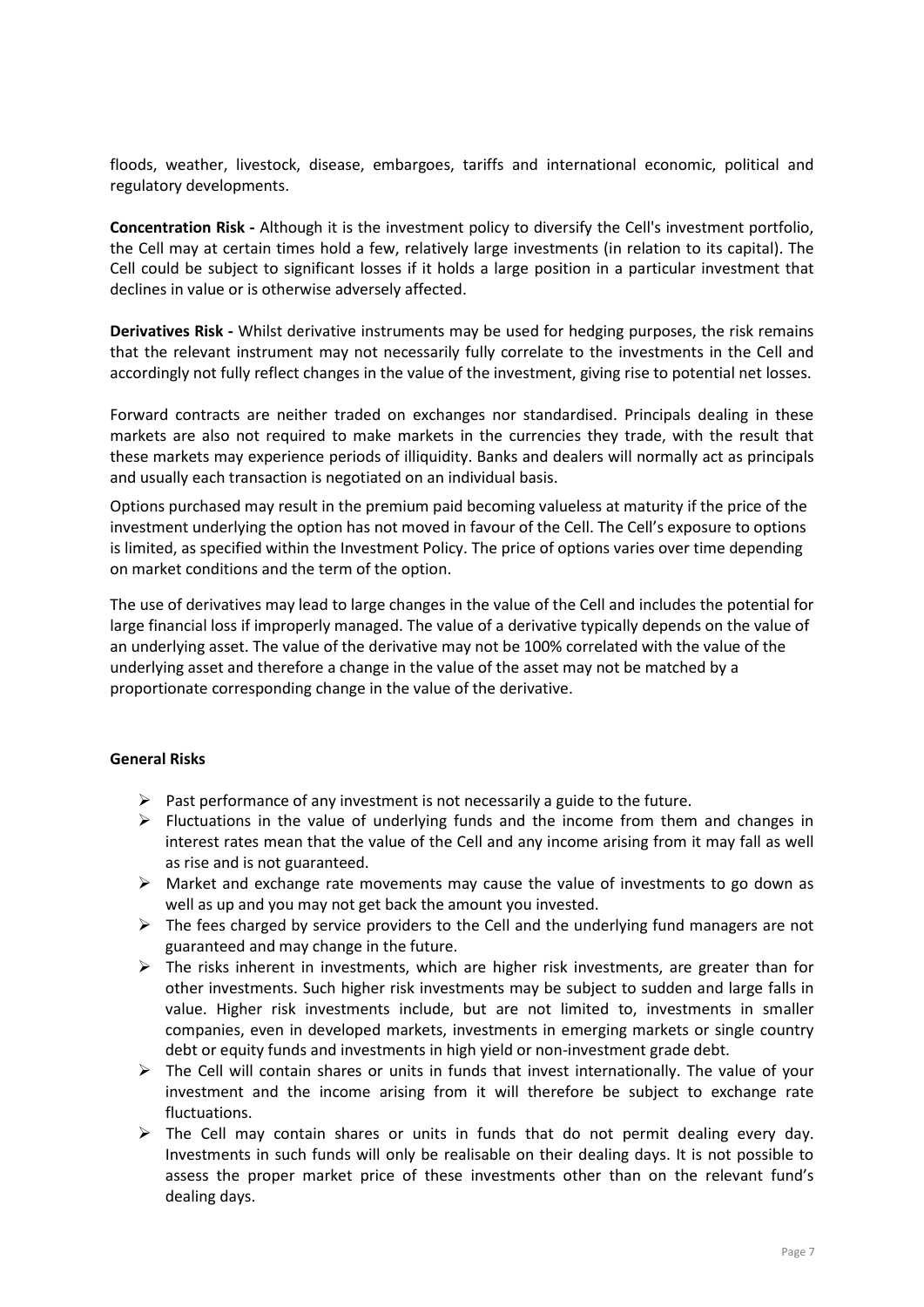- $\triangleright$  Certain unregulated collective investment schemes may permit a greater degree of leverage than is permitted with investment funds that are available to the general public in the UK. Such collective investment schemes have a greater underlying volatility, which increases the risk of loss.
- $\triangleright$  The Directors may determine to issue further Classes of Participating Shares in the Cell with different rights attaching thereto and, in particular, although all Classes will benefit from the same underlying securities and investment objectives and policy different Classes may from time to time be subject to different fees payable. To the extent that the Cell has more than one Class of Participating Shares subject to different fees, the Administrator shall keep separate books and records for each Class of Participating Share and shall allocate the appropriate fees to each Class.

#### **E. Share Dealing**

Subscriptions: The application form to subscribe must be completed and received by the Administrator in accordance with the procedures set out in the Prospectus by no later than 12.00 noon (Guernsey time) on the Business Day immediately preceding the relevant Dealing Day. Cleared funds for subscription must be received by 4.00pm (Guernsey time) three Business Days after the relevant Dealing Day. Any applications received after these cut off times will be executed on the following Dealing Day.

Redemptions: Written notice to redeem must be received by the Administrator by no later than 12.00 noon (Guernsey time) on the Business Day immediately preceding the relevant Dealing Day. Subject to any liquidity constraints applicable to the Cell's investments, the proceeds of redemption will be paid to investors within five Business Days after the relevant Dealing Day. Any redemption requests received after these cut off times will be executed on the following Dealing Day.

Further details of the share dealing policies and procedures in respect of the Participating Shares, including the timeframes for the issuance of contract notes, are set out in the Prospectus of the Company.

#### **F. Distribution Partner**

The Directors and the Manager have appointed, pursuant to the Distribution Agreement, Fintax Consulting Group (Pty) Limited, a South African registered company whose registered office is No. 2 Seventh Avenue, Parktown North, South Africa 2193, Telephone +27 11 880 7180; Fax +27 11 880 1667, as Distribution Partner to promote and market the Cell.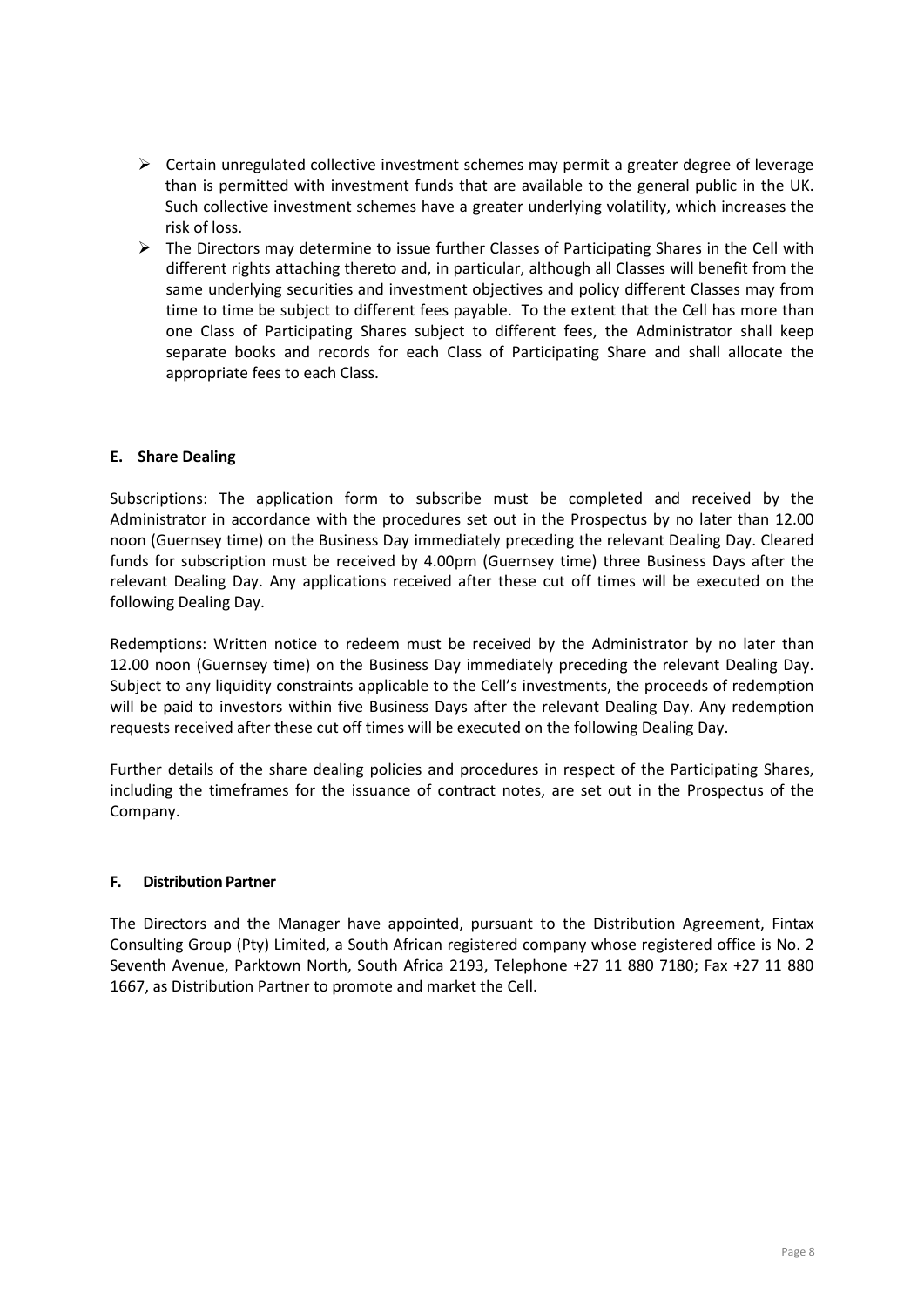#### **G. Fees and Expenses**

#### **Investment Management Fee**

Pursuant to the Investment Management Agreement, the Investment Manager is entitled to receive a fee of 0.25% of the NAV of the Cell per annum (the "**Investment Management Fee**". The Investment Management Fee will accrue as at each Valuation Point, based on the current valuation and is payable monthly in arrears.

#### **Management and Administration Fee**

Pursuant to the Management and Administration Agreements, the Manager and the Administrator shall be entitled to the payment of a fee (the **"Management and Administration Fee"**) for the services rendered in connection with the Cell. The Management and Administration Fee will accrue as at each Valuation Point, based on the current valuation of the Cell and is payable monthly in arrears.

The Management and Administration Fee will be chargeable on a sliding scale as follows:

| <b>Band (Net Asset Value)</b>             | Fee (per annum)       |
|-------------------------------------------|-----------------------|
| Up to US\$30m                             | 0.20%                 |
| Over US\$30m                              | 0.15%                 |
| Minimum Management and Administration Fee | US\$ 22,000 per annum |

#### **Distribution Partner Fee**

Pursuant to the Distribution Agreement, the Distribution Partner is entitled to receive a fee (the **"Distribution Partner Fee"**) of up to 0.5% of the NAV of the Cell per annum out of the assets of the Cell. The Distribution Partner Fee will accrue as at each Valuation Point, based on the current valuation and is payable monthly in arrears. The Distribution Partner will be entitled to be paid any expenses and disbursements reasonably incurred in the performance of its duties.

#### **Custodian Fee**

Pursuant to the Custodian Agreement, the Custodian shall be entitled to the payment of a fee (the **"Custodian Fee"**) for the services rendered in connection with the Cell. The Custodian Fee will accrue as at each Valuation Point, based on the current valuation and is payable monthly in arrears.

The Custodian Fee will be chargeable on a sliding scale as follows:

| <b>Band (Net Asset Value)</b> | Fee (per annum)      |  |
|-------------------------------|----------------------|--|
| Up to US\$30m                 | 0.05%                |  |
| From US\$30m to US\$60m       | 0.04%                |  |
| FromUS\$60m to US\$100m       | 0.03%                |  |
| Over US\$100m                 | 0.02%                |  |
| Minimum Custodian Fee         | US\$ 8,000 per annum |  |

Additional transaction fees may also apply. In addition, the Custodian may be entitled to charge and recover transaction fees, external costs and third-party fees (including sub-custodian fees) reasonably incurred and as agreed in advance by the Manager.